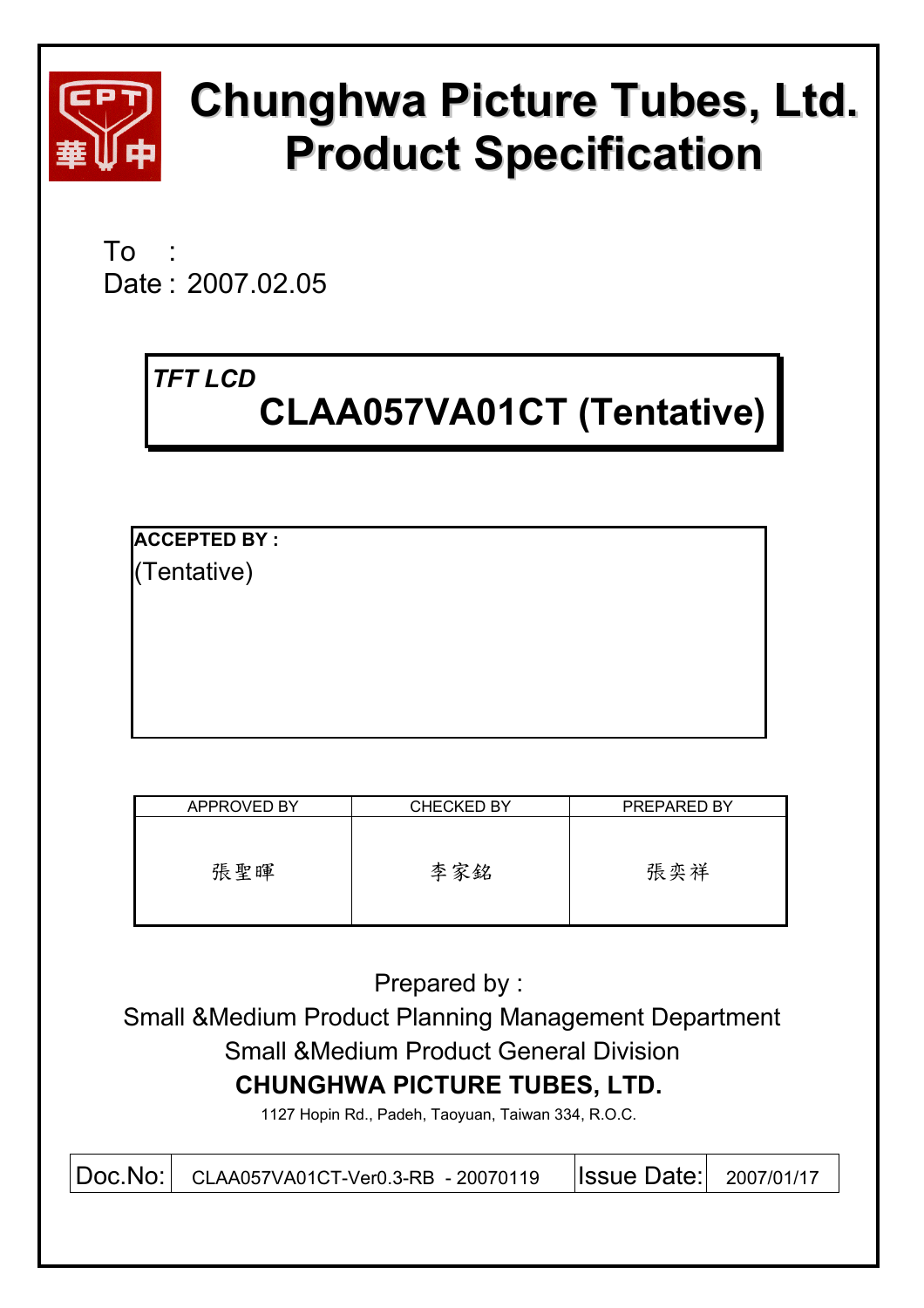## **REVISION STATUS**

| Revision<br><b>Notice</b> | Description                                     | Page           | Rev. Date  |
|---------------------------|-------------------------------------------------|----------------|------------|
| 0.0                       | First revision (Tentative)                      |                | 2006/9/15  |
| 0.1                       | 1.Add CHARACTERISTIC OF TOUCH PANEL             | p.13 &<br>p.14 | 2006/11/7  |
|                           | 2. Revise INTERFACE CONNECTION                  | p.8            |            |
| 0.2                       | 1. Add ADJ Input Voltage in 3-1 TFT-LCD         | p.6            | 2006/11/7  |
|                           | 2. Delete Remark(4) in ABSOLUTE MAXIMUM RATINGS | p.4            |            |
|                           | 3. Revise TFT-LCD current comsumption           | p.6            |            |
|                           | 4. Revise INTERFACE CONNECTION                  | p.8            |            |
|                           | 5. Revise Timing Specification                  | p.10           |            |
|                           | 6. Revise Timing sequence(Timing chart)         | p.11           |            |
|                           | 7. Revise BLOCK diagram                         | p.15           |            |
| 0.3                       | 1. operation frequency: 20±5KHZ                 | p.9            | 2006/12/22 |
|                           | 2.6.1 Basis characteristic: Hardness: 3H        | p.14           |            |
|                           |                                                 |                |            |
|                           |                                                 |                |            |
|                           |                                                 |                |            |
|                           |                                                 |                |            |
|                           |                                                 |                |            |
|                           |                                                 |                |            |
|                           |                                                 |                |            |
|                           |                                                 |                |            |
|                           |                                                 |                |            |
|                           |                                                 |                |            |
|                           |                                                 |                |            |
|                           |                                                 |                |            |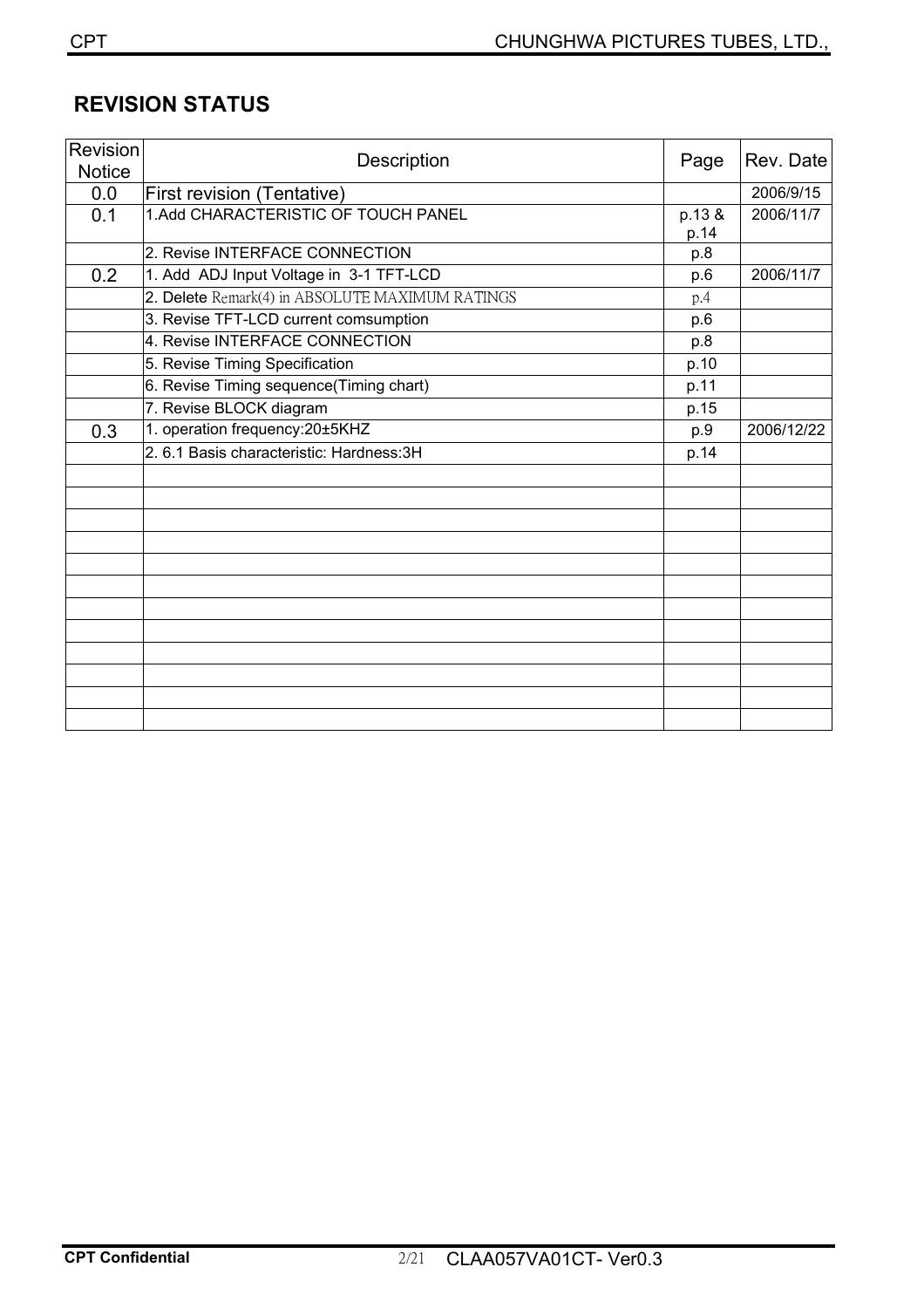## **CONTENTS**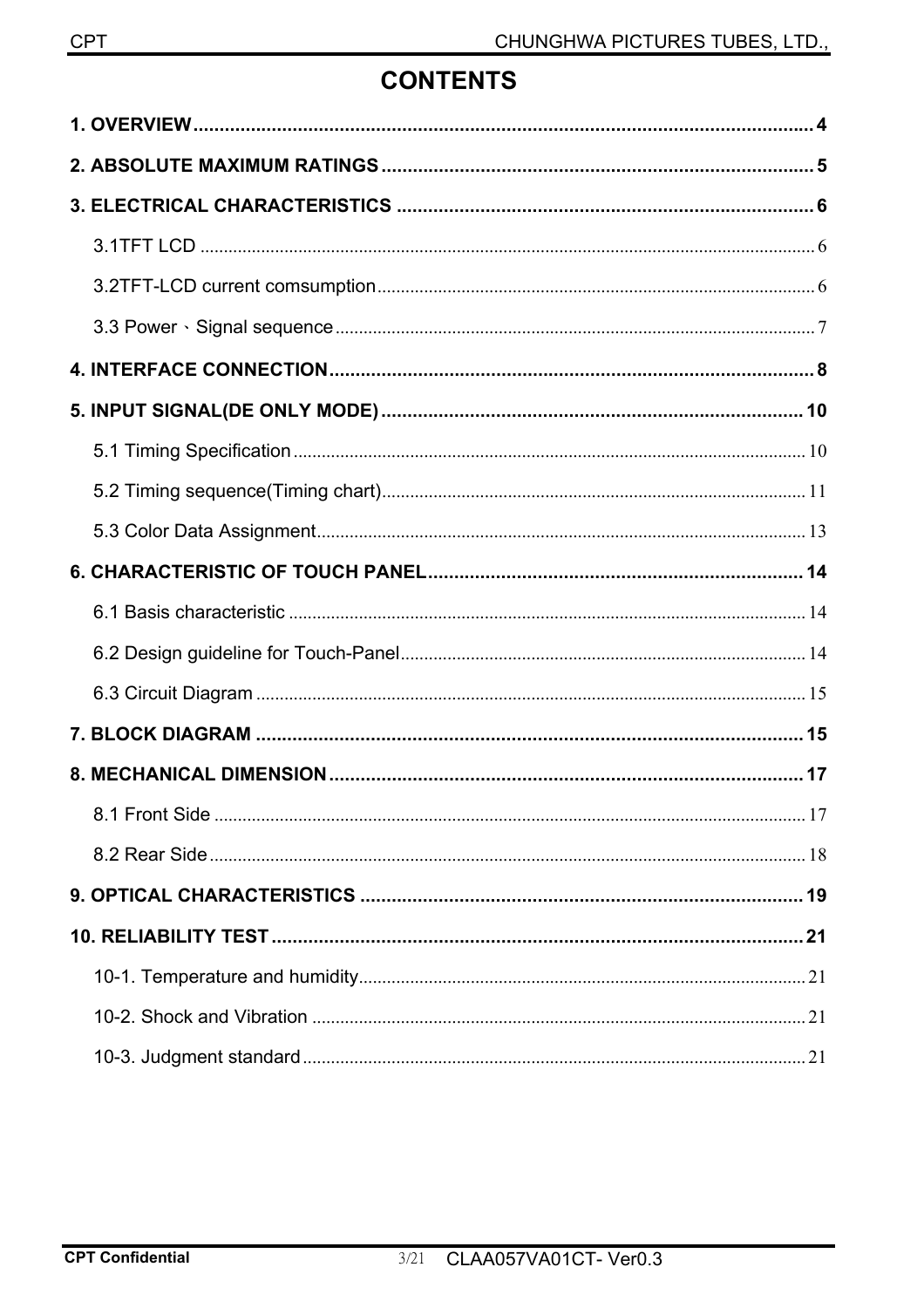#### **1. OVERVIEW**

CLAA057VAO1CT is 5.7ʵ color TFT-LCD(Thin Film Transistor Liquid Crystal Display)module composed of LCD panel,driver ICs,control circuit,and LED backlight.

The 14.52cm(5.7") screen produces a high resolution image that is composed of 640×480 pixel elements in a stripe arrangement.Display 262K colors by 6 Bit R.G.B signal input.Use 3.3 Voltage to drive the power of LCD system,and 5 Voltage to drive the black light LED.

General specifications are summarized in the following table:

| <b>ITEM</b>                        | <b>SPECIFICATION</b>                            |
|------------------------------------|-------------------------------------------------|
| Panel Size                         | 5.7 inch(panel diagonal)                        |
| Display Area (mm)                  | 116.16(W)×87.12(H)                              |
| Number of Pixels                   | 640×3(H)×480(V)                                 |
| Pixel Pitch (mm)                   | $0.1815(H) \times 0.1815(V)$                    |
| <b>Color Pixel Arrangement</b>     | <b>RGB</b> vertical stripe                      |
| Display Mode                       | Normally white                                  |
| Number of colors                   | 262,144                                         |
| <b>Viewing Direction</b>           | 6 o'clock                                       |
| Response Time (Tr+Tf)              | 30 <sub>ms</sub>                                |
| Brightness( $cd/m2$ )              | 180nit(typ)                                     |
| NTSC ratio                         | 50%                                             |
| Viewing Angle(BL on, $CR \ge 10$ ) | $\overline{140}$ degree(H) $\cdot$ 100degree(V) |
| Electrical Interface(data)         | TTL                                             |
| Power consumption(W)               | TBD                                             |
| Outline Dimension(in mm)           | 127(W)×100(H)×7.65(D)                           |
| Weight(g)                          | ~132g                                           |
| BL unit                            | LED                                             |
| <b>Surface Treament</b>            | Anti-Glare, Hardness: 3H                        |
| Type of touch screen               | 4 Wire resistance type                          |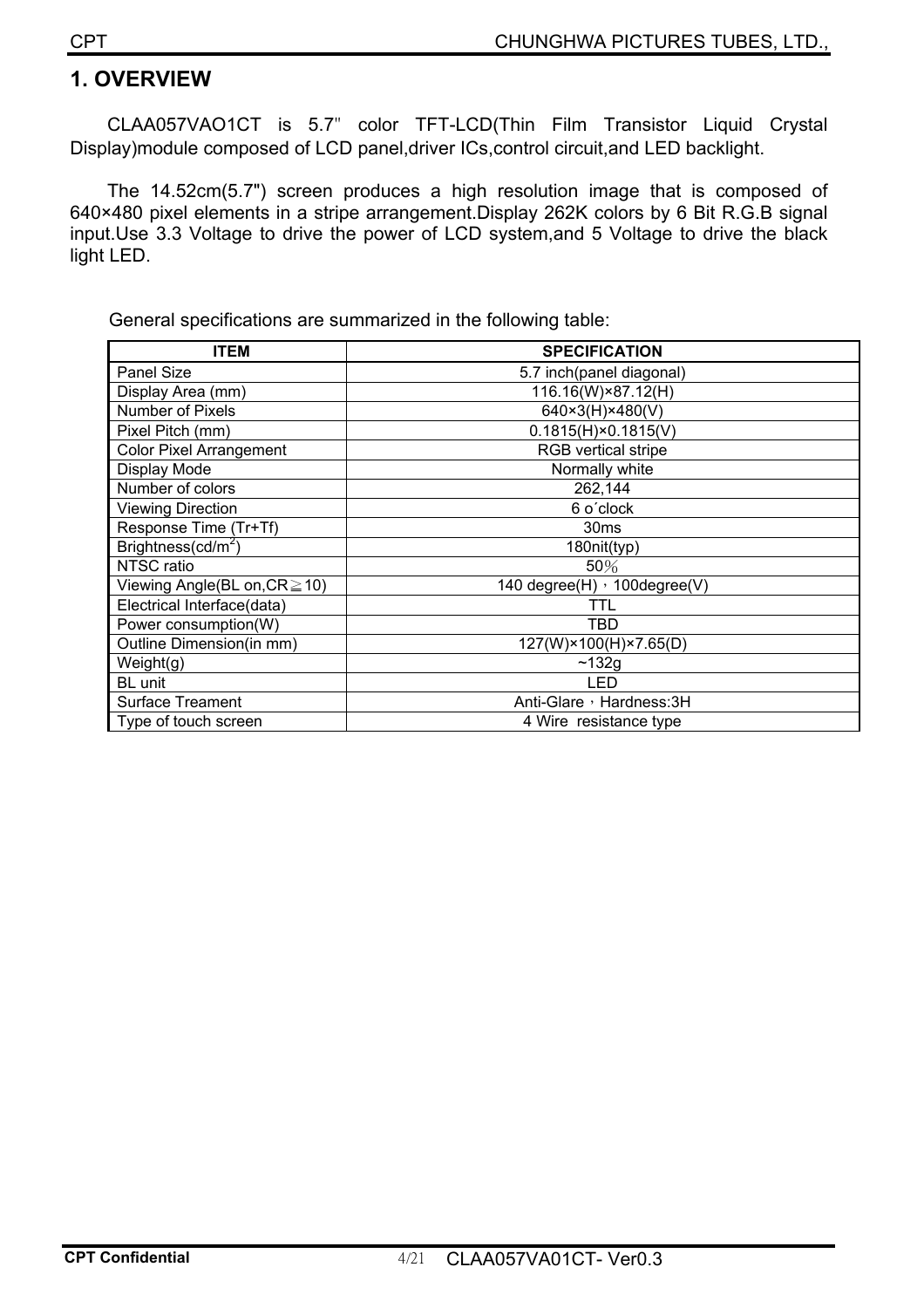## **2. ABSOLUTE MAXIMUM RATINGS**

| <b>Item</b>                  | Min.<br>Symbol                             |        | Max.        | <b>Unit</b> | <b>Note</b> |
|------------------------------|--------------------------------------------|--------|-------------|-------------|-------------|
| <b>Power Supply Voltage</b>  | Vcc                                        | $-0.5$ | 5.0         |             |             |
| Signal Input Voltage         | DCLK, DE, R0, G0<br>$-0.5$<br>B0~R5,G5,B5, |        | $Vec + 0.5$ |             |             |
| <b>Static Electricity</b>    | <b>VESDc</b>                               | $-200$ | $+200$      |             | *2)         |
|                              | <b>VESDm</b>                               | $-15K$ | $+15K$      |             |             |
| <b>ICC Rush Current</b>      | <b>IRUSH</b>                               |        |             |             | $*3)$       |
| <b>Operation Temperature</b> | $\mathsf{I}_{\mathsf{op}}$                 | $-30$  | 85          | $\sim$      | $*1$        |
| Storage Temperature          | l <sub>stq</sub>                           | -40    | 95          | $\sim$      | $*1$        |

Remarks:

- \*1) If users use the product out off the environmemt operation range (temperature and humidity), it will concern for visual quality.
- \*2) Test Condition: IEC 61000-4-2 , VESDc : Contact discharge to input connector VESDm: Contact discharge to module
- \*3) The input pulse-current measurement system as below:



Control signal: $High(+3.3V) \rightarrow Low(GND)$ Supply Voltage of rising time should be from R3 and C2 tune to 550 us.

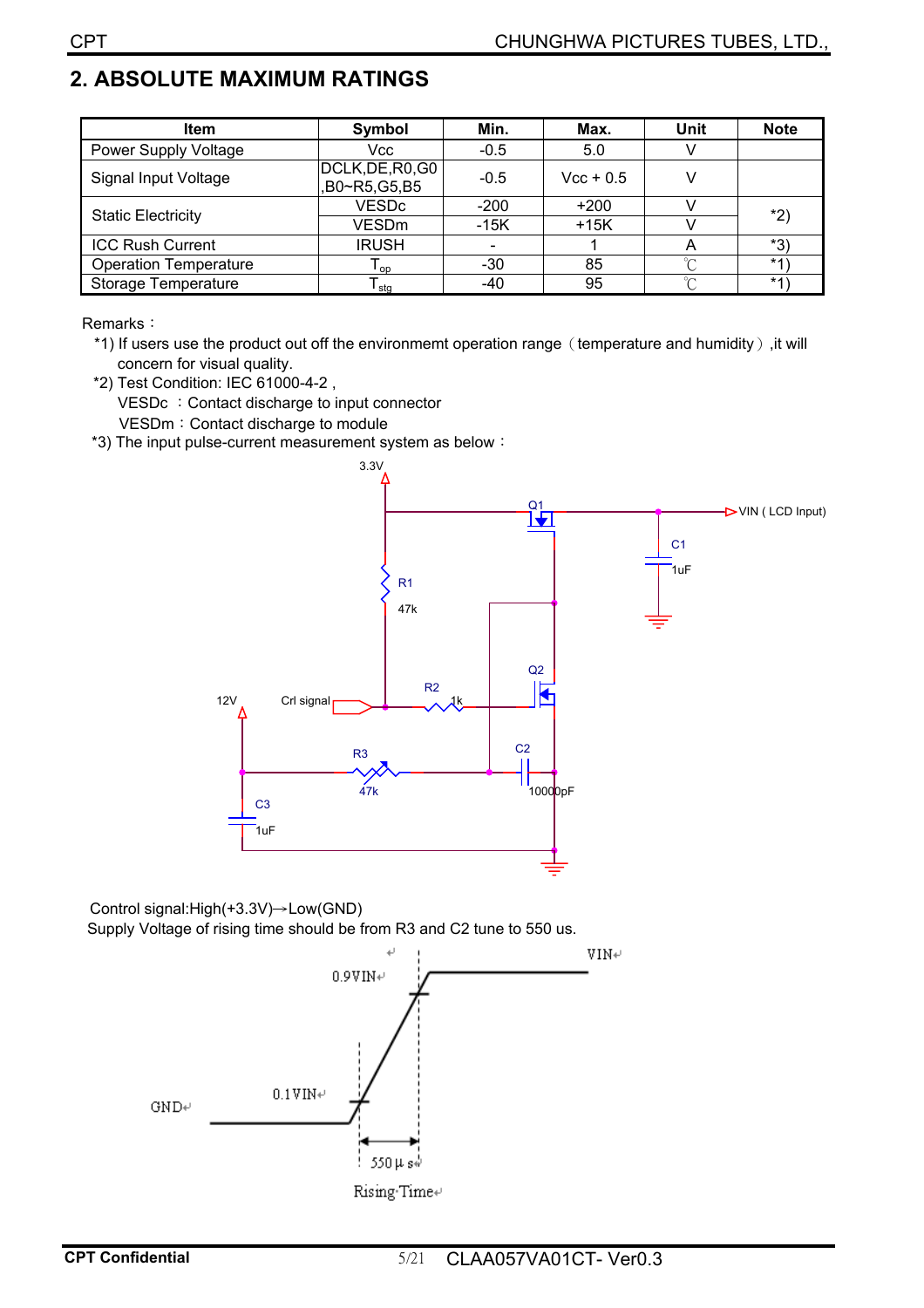## **3. ELECTRICAL CHARACTERISTICS**   $3.1$ TFT LCD  $\overline{a}$ =25°C

|                              | Symbol                      | Min.            | <b>Typ</b> | Max.                     | Unit           | <b>Note</b> |  |
|------------------------------|-----------------------------|-----------------|------------|--------------------------|----------------|-------------|--|
| Power Supply Voltage For LCD | $\rm V_{CC}$                | 3.0             | 3.3        | 3.6                      |                | $*4)$       |  |
| Power Supply Voltage For LED | $\mathsf{V}_{\mathsf{LED}}$ | 4.5             |            | 5.5                      |                |             |  |
| Logic Input Voltage          |                             | $V_{\text{IH}}$ | $VCC*0.7$  | $\overline{a}$           | <b>VCC</b>     |             |  |
|                              |                             | $V_{\rm II}$    |            | $\overline{\phantom{m}}$ | <b>VCC*0.3</b> |             |  |
|                              | Threshold Voltage(high)     | VIH             | $VCC*0.7$  | $- -$                    | <b>VCC</b>     |             |  |
| ADJ Input Voltage            | Threshold Voltage(low)      | VIL             |            | $- -$                    | $VCC*0.3$      |             |  |

#### Remarks:

\*1) VCC –dip codition:

When  $2.7 \text{ V} \leq \text{VCC} \leq 3.0 \text{ V} \cdot \text{td} \leq 10 \text{ms}.$ 

VCC $>$ 3.0V  $\cdot$  VCC-dip condition should be same as VCC-turn-on condition.



#### 3.2TFT-LCD current comsumption

| ltem              | <b>Symbol</b> | Min.  | ⊤ур | Max. | Unit | <b>Note</b> |
|-------------------|---------------|-------|-----|------|------|-------------|
| LCD power current | <b>I</b> CC   | $- -$ | 150 | 190  | mA   | $*4$        |
| LED power current | LED           |       | 345 | 385  | mA   | $*$         |

 \*1) Typical: Under 64 gray pattern Maximum: Under black pattern



- 
- \*2) Typical: When  $V_{LED}$  is 5.0V Maximum: When  $V_{LED}$  is 4.5V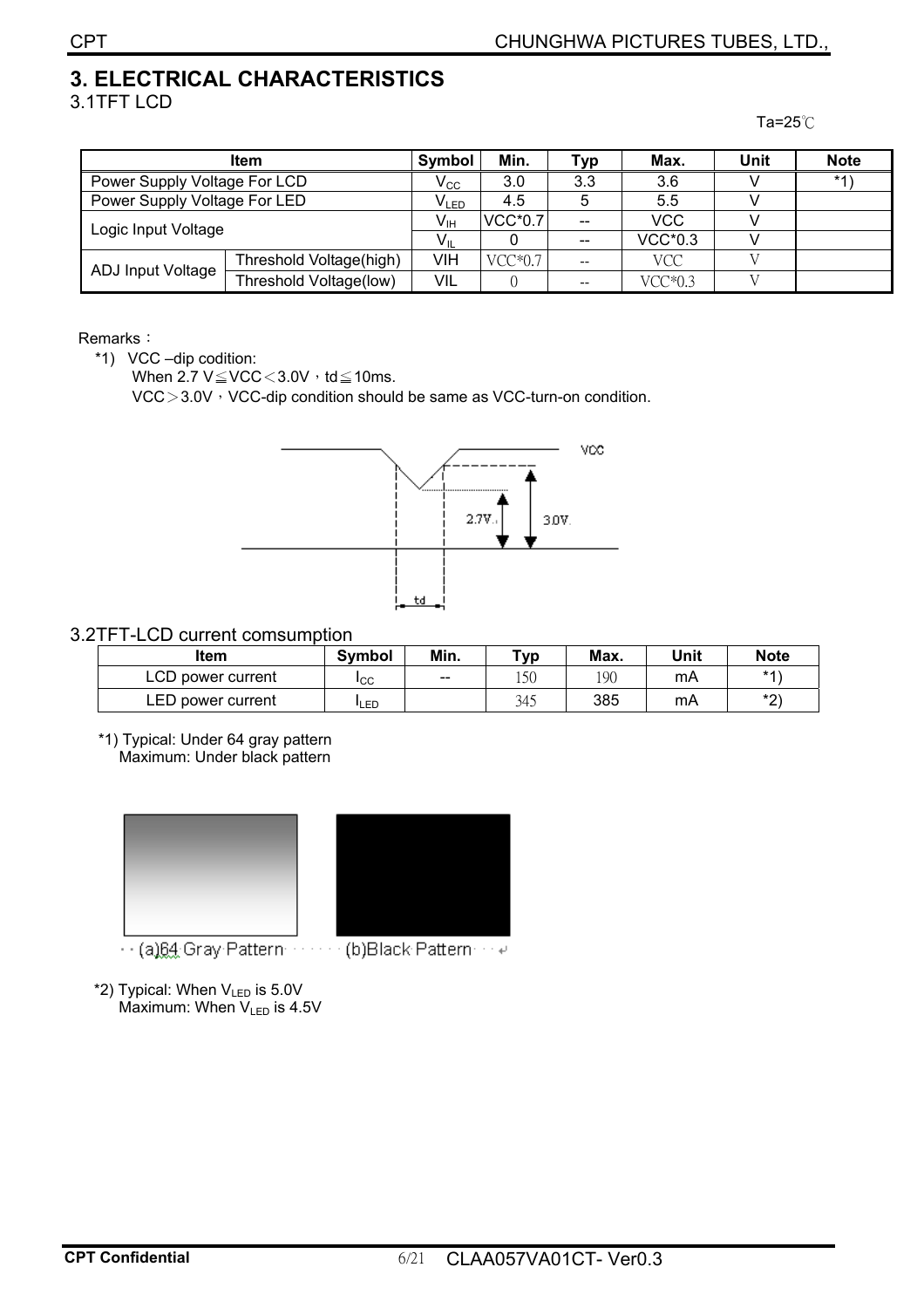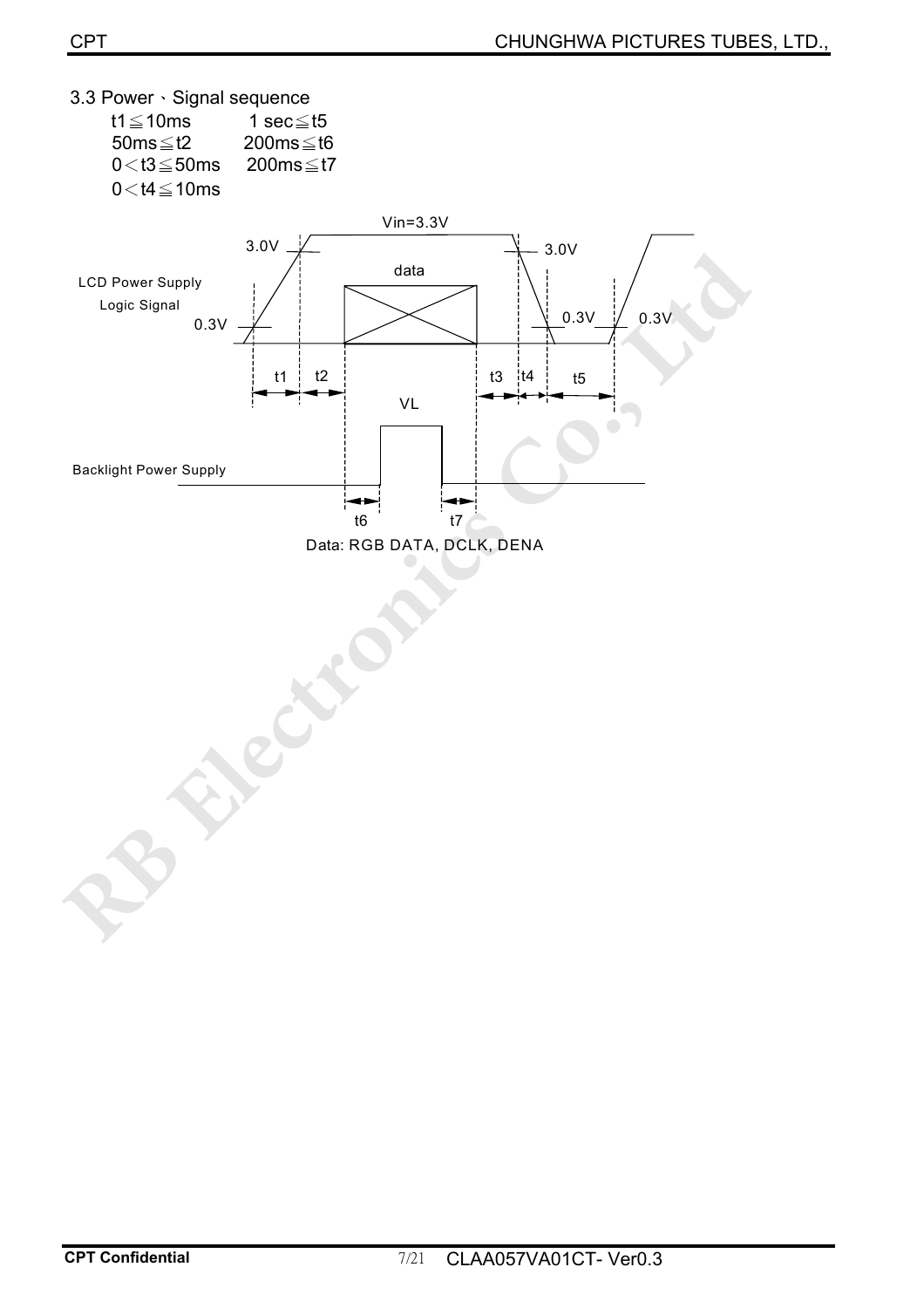### **4. INTERFACE CONNECTION**

CN1: Starconn 089N40-000R00-G2

| Pin NO.        | <b>SYMBOL</b>               | <b>DESCRIPTION</b>                               |
|----------------|-----------------------------|--------------------------------------------------|
|                | U/D                         | Up or Down Display Control                       |
| $\overline{2}$ | <b>NC</b>                   | Customer non-connect ; initial pull high =DE mod |
| $\overline{3}$ | Hsync                       | Horizontal SYNC.                                 |
| $\overline{4}$ | $V_{LED}$                   | Power Supply for LED                             |
| 5              | $\mathsf{V}_{\mathsf{LED}}$ | Power Supply for LED                             |
| 6              | $V_{LED}$                   | Power Supply for LED                             |
| $\overline{7}$ | Vcc                         | Power Supply for LCD                             |
| 8              | Vsync                       | Vertical SYNC.                                   |
| 9              | DE                          | Data Enable                                      |
| 10             | X <sub>2</sub>              | TSP control (Left)                               |
| 11             | Y1                          | TSP control $(U_p)$                              |
| 12             | ADJ                         | Adjust for LED brightness                        |
| 13             | B <sub>5</sub>              | Blue Data 5 (MSB)                                |
| 14             | B4                          | Blue Data 4                                      |
| 15             | B <sub>3</sub>              | Blue Data 3                                      |
| 16             | $V_{ss}$                    | Power Ground                                     |
| 17             | B <sub>2</sub>              | Blue Data 2                                      |
| 18             | B1                          | Blue Data 1                                      |
| 19             | B <sub>0</sub>              | Blue Data 0 (LSB)                                |
| 20             | $V_{ss}$                    | Power Ground                                     |
| 21             | G <sub>5</sub>              | Green Data 5 (MSB)                               |
| 22             | G <sub>4</sub>              | Green Data 4                                     |
| 23             | G <sub>3</sub>              | Green Data 3                                     |
| 24             | $V_{ss}$                    | Power Ground                                     |
| 25             | G <sub>2</sub>              | Green Data 2                                     |
| 26             | G1                          | Green Data 1                                     |
| 27             | G <sub>0</sub>              | Green Data 0 (LSB)                               |
| 28             | $V_{ss}$                    | Power Ground                                     |
| 29             | R <sub>5</sub>              | Red Data 5 (MSB)                                 |
| 30             | R4                          | Red Data 4                                       |
| 31             | R <sub>3</sub>              | Red Data 3                                       |
| 32             | $V_{ss}$                    | Power Ground                                     |
| 33             | R2                          | Red Data 2                                       |
| 34             | R1                          | Red Data 1                                       |
| 35             | R <sub>0</sub>              | Red Data 0 (LSB)                                 |
| 36             | X1                          | TSP control (Right)                              |
| 37             | Y <sub>2</sub>              | TSP control (Down)                               |
| 38             | DCLK                        | Clock Signals                                    |
| 39             | $\rm V_{\rm SS}$            | Power Ground                                     |
| 40             | L/R                         | Left / Right Display Control                     |

#### Remarks:

1).ADJ adjust brightness to control Pin  $\cdot$  Pulse duty the bigger the brighter.

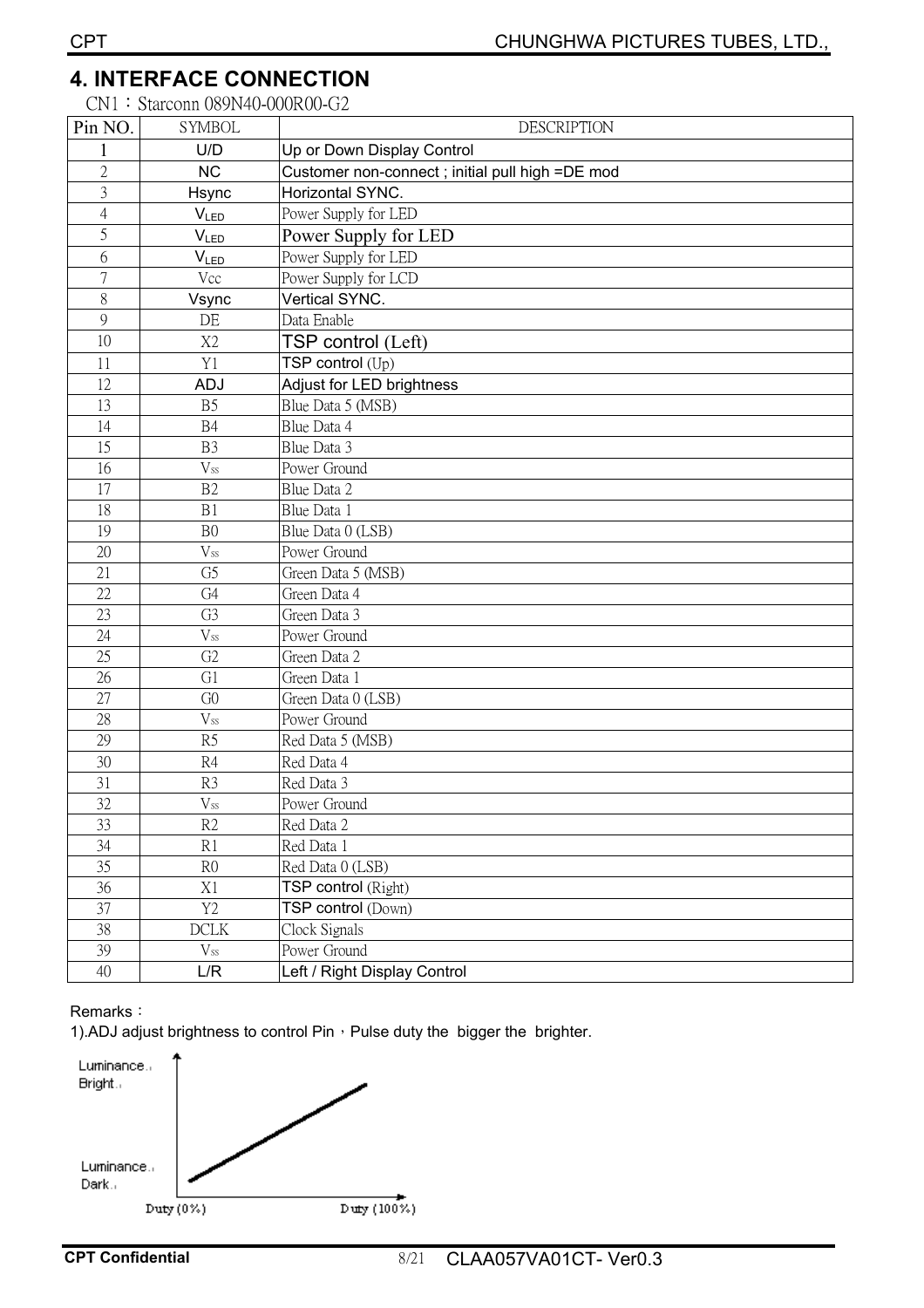#### 2) ADJ signal =0~3.3V , operation frequency:20±5KHZ



3) GND Pin must ground contact, can not be floating.

|  |  |  |  |  | 4) U/D and L/R are controled function |  |
|--|--|--|--|--|---------------------------------------|--|
|--|--|--|--|--|---------------------------------------|--|

| /R | U/D | <b>IFunction</b>                                     |
|----|-----|------------------------------------------------------|
|    |     | Normally display                                     |
|    |     | Left and Right opposite                              |
|    |     | Up and Down opposite                                 |
|    |     | Left and Right opposite $\cdot$ Up and Down opposite |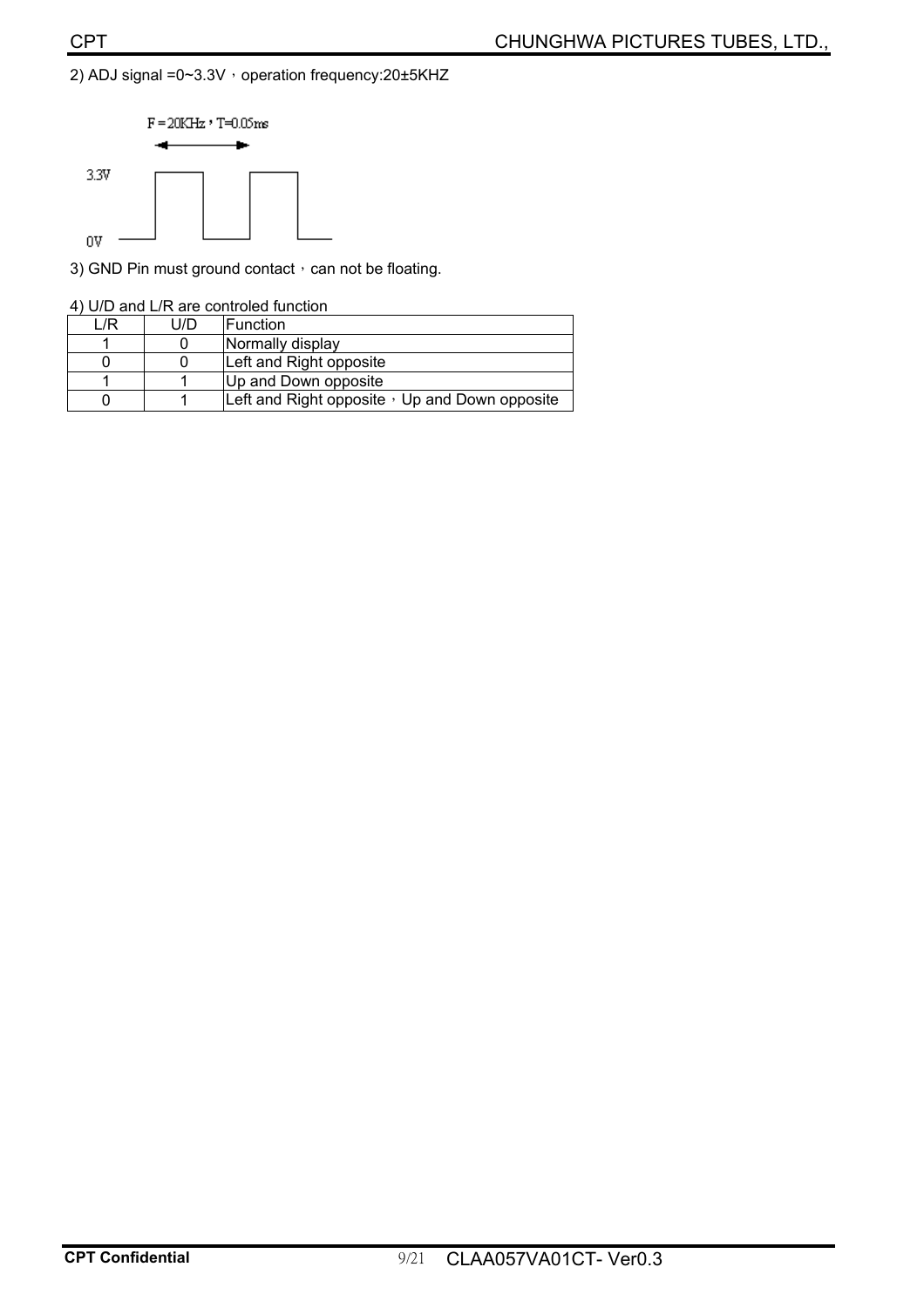## **5. INPUT SIGNAL(DE ONLY MODE)**

## 5.1 Timing Specification

| characteristics  |                                             | <b>SYMBOL</b> | MIN.         | TYP.         | MAX.         | <b>UNIT</b>    | <b>NOTE</b> |
|------------------|---------------------------------------------|---------------|--------------|--------------|--------------|----------------|-------------|
|                  | Period                                      | Tosc          | 33           | 40           | 43           | ns             |             |
|                  | Dot Clock                                   | Fosc          | 23           | 25           | 30           | <b>MHz</b>     |             |
|                  | Horizontal Period                           | $T_{\rm H}$   | 750          | 800          | 900          |                |             |
|                  | Horizontal Valid                            | THV           |              | 640          |              | Tosc           |             |
| <b>DCLK</b>      | Horizontal Blank                            | THBK          | 110          | 160          | 260          |                |             |
|                  | Vertical Period                             | Tvp           | 515          | 525          | 560          |                |             |
|                  | Vertical Valid                              | $T_{VV}$      |              | 480          |              | $T_{\rm H}$    |             |
|                  | Vertical Blank                              | TVBK          | 35           | 45           | 80           |                |             |
|                  | Vertical Frequency                          | $F_v$         | 55           | 60           | 65           | Hz             |             |
|                  | Horizontal Period                           | $T_{\rm H}$   | 750          | 800          | 900          |                |             |
|                  | Horizontal Pulse Width                      | $T_{\rm HS}$  | $\mathbf{1}$ | $\mathbf{1}$ | $\mathbf{1}$ |                |             |
|                  | Horizontal Pulse Width<br>+ Back Proch      | THPWB         | 46           | 46           | 46           | Tosc           |             |
|                  | Horizontal Front Proch                      | $T_{\rm HF}$  | 64           | 114          | 214          |                |             |
|                  | Horizontal Valid                            | THV           |              | 640          |              |                |             |
| <b>SYNC MODE</b> | Vertical Period                             | Tvp           | 515          | 525          | 560          |                |             |
|                  | Vertical Pulse Width                        | Tvs           | 1            | 1            | 1            |                |             |
|                  | Vertical Pulse Width +<br><b>Back Proch</b> | TVPWB         | 34           | 34           | 34           | T <sub>H</sub> |             |
|                  | Vertical Front Proch                        | $T_{\rm VF}$  | $\mathbf{1}$ | 11           | 46           |                |             |
|                  | Vertical Valid                              | $T_{vv}$      |              | 480          |              |                |             |
|                  | Vertical Frequency                          | $F_v$         | 55           | 60           | 65           | Hz             |             |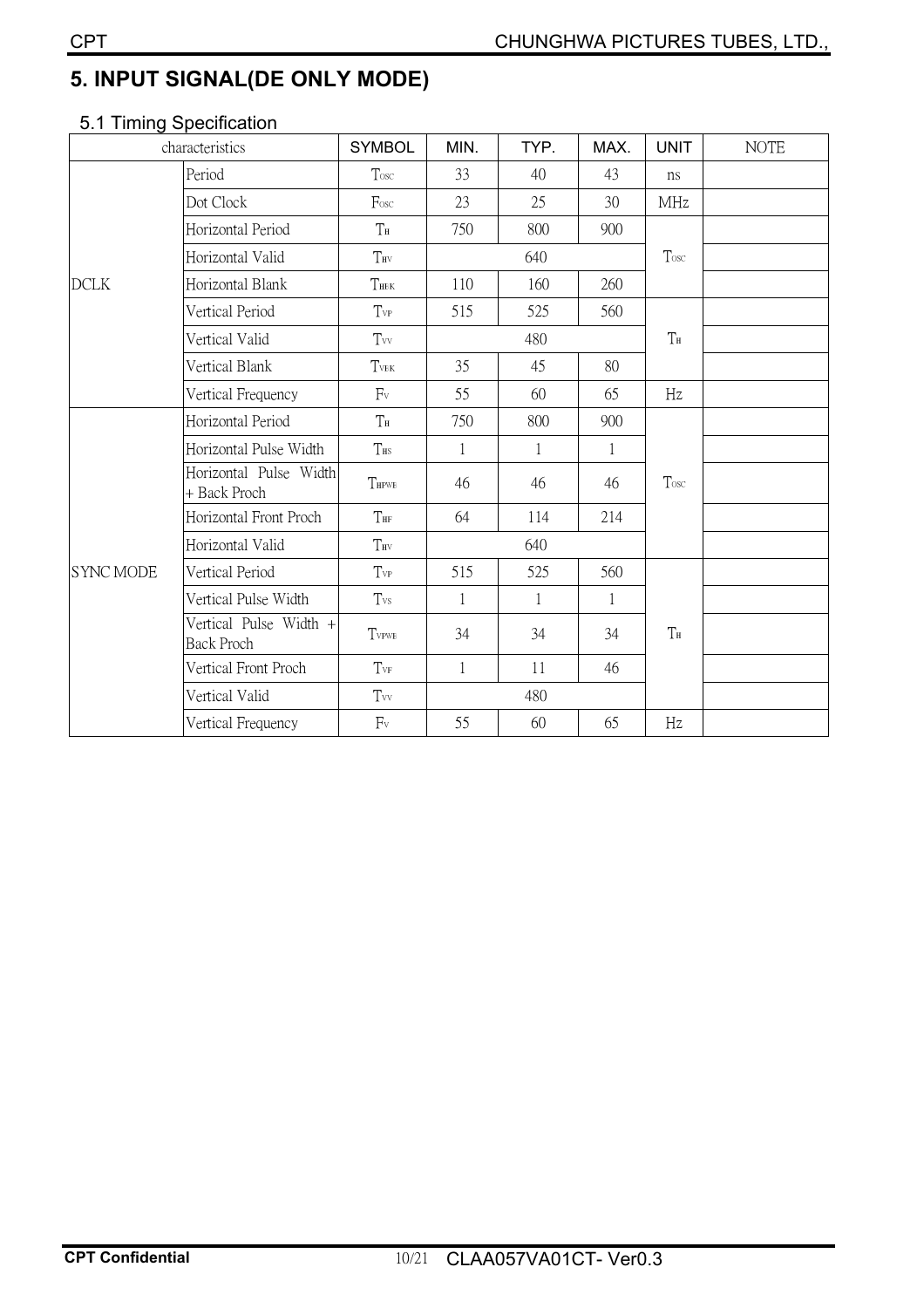#### 5.2 Timing sequence(Timing chart)

Blanking data  $\overline{)$  1  $\overline{)$   $\overline{)$  2  $\overline{)$  3  $\overline{)$  3  $\overline{)$  320  $\overline{)}}$  Blanking data CLK DATA (R, G, B) Tosc  $T_{\text{SU}}$   $T_{\text{HD}}$ 2 X 3 DEN  $\mathsf{T}_{\mathsf{H}\mathsf{B}\mathsf{K}}$  ,  $\qquad \qquad \mathsf{T}_{\mathsf{H}\mathsf{V}}$  $T_H$ 

Horizontal Timing Sequence





DE mode Timing



DE mode Timing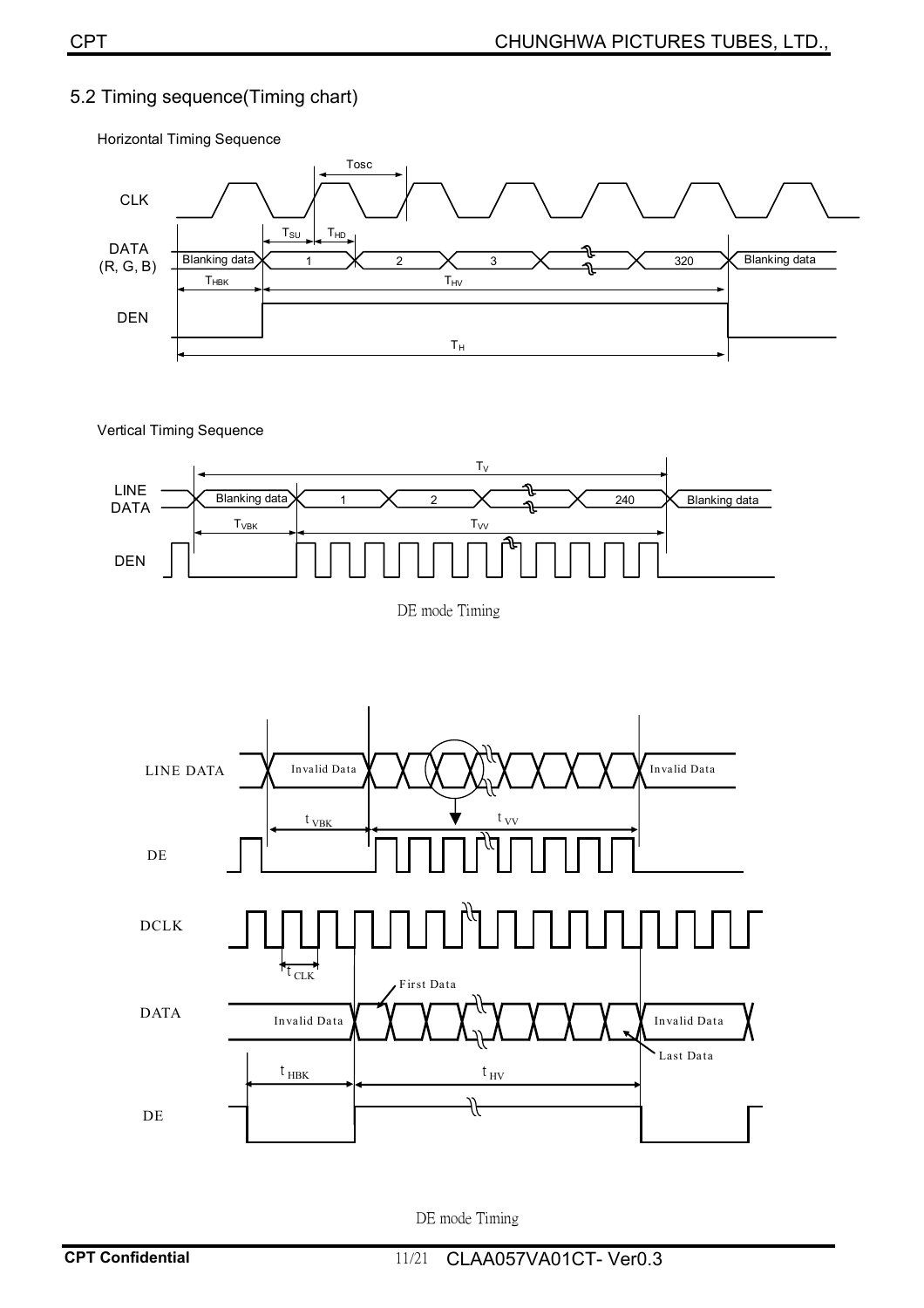

Sync mode Timing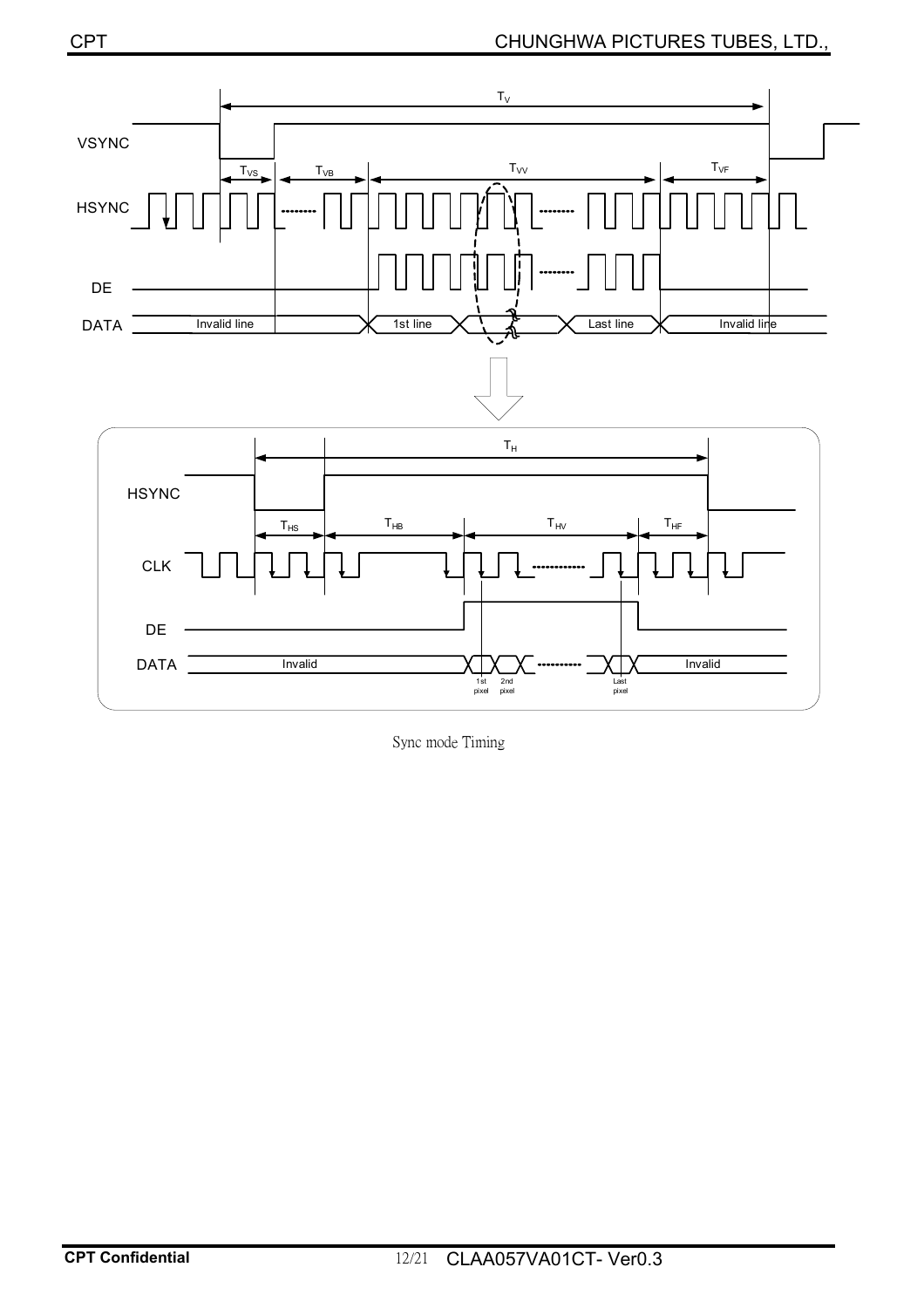#### 5.3 Color Data Assignment

| COLOR        | <b>INPUT</b>    | R DATA              |                |                |              | <b>G DATA</b> |                |                |              | <b>B DATA</b>  |                |                |                |              |              |                |              |              |                |
|--------------|-----------------|---------------------|----------------|----------------|--------------|---------------|----------------|----------------|--------------|----------------|----------------|----------------|----------------|--------------|--------------|----------------|--------------|--------------|----------------|
|              | <b>DATA</b>     | R <sub>5</sub>      | R <sub>4</sub> | R <sub>3</sub> | R2           | R1            | R <sub>0</sub> | G <sub>5</sub> | G4           | G <sub>3</sub> | G <sub>2</sub> | G <sub>1</sub> | G <sub>0</sub> | <b>B5</b>    | <b>B4</b>    | B <sub>3</sub> | <b>B2</b>    | <b>B1</b>    | B <sub>0</sub> |
|              |                 | <b>MSB</b>          |                |                |              |               | <b>LSB</b>     | <b>MSB</b>     |              |                |                |                | <b>LSB</b>     | <b>MSB</b>   |              |                |              |              | <b>LSB</b>     |
|              | <b>BLACK</b>    | $\mathsf{O}\xspace$ | 0              | $\mathsf 0$    | 0            | $\mathbf 0$   | $\pmb{0}$      | 0              | 0            | 0              | 0              | 0              | $\mathbf 0$    | $\mathbf 0$  | $\mathbf 0$  | 0              | $\mathbf 0$  | 0            | $\mathsf 0$    |
|              | RED(63)         | $\mathbf{1}$        | $\mathbf 1$    | $\mathbf{1}$   | $\mathbf{1}$ | $\mathbf{1}$  | $\mathbf{1}$   | 0              | 0            | 0              | 0              | 0              | 0              | 0            | 0            | 0              | $\mathbf 0$  | 0            | 0              |
| <b>BASIC</b> | GREEN(63)       | $\mathbf 0$         | $\Omega$       | 0              | $\Omega$     | 0             | $\mathsf 0$    | 1              | 1            | 1              | $\mathbf{1}$   | $\mathbf{1}$   | 1              | 0            | $\Omega$     | 0              | $\mathbf{0}$ | $\Omega$     | 0              |
|              | COLOR BLUE(63)  | 0                   | $\mathbf 0$    | $\mathbf 0$    | 0            | $\mathbf 0$   | $\pmb{0}$      | 0              | $\mathbf 0$  | $\pmb{0}$      | 0              | 0              | $\mathbf 0$    | $\mathbf{1}$ | $\mathbf{1}$ | $\mathbf 1$    | $\mathbf{1}$ | $\mathbf{1}$ | $\mathbf 1$    |
|              | <b>CYAN</b>     | $\pmb{0}$           | $\mathbf 0$    | $\pmb{0}$      | 0            | 0             | $\mathsf 0$    | 1              | $\mathbf{1}$ | 1              | $\mathbf 1$    | $\mathbf{1}$   | $\mathbf{1}$   | $\mathbf{1}$ | 1            | 1              | $\mathbf{1}$ | $\mathbf{1}$ | $\mathbf 1$    |
|              | <b>MAGENTA</b>  | $\mathbf{1}$        | $\mathbf{1}$   | 1              | 1            | $\mathbf{1}$  | $\mathbf{1}$   | 0              | 0            | $\mathbf{0}$   | $\mathbf{0}$   | $\Omega$       | $\mathbf{0}$   | $\mathbf{1}$ | $\mathbf{1}$ | 1              | $\mathbf{1}$ | $\mathbf{1}$ | 1              |
|              | <b>YELLOW</b>   | $\mathbf{1}$        | $\mathbf{1}$   | $\mathbf{1}$   | $\mathbf{1}$ | $\mathbf{1}$  | $\mathbf{1}$   | $\mathbf 1$    | 1            | 1              | $\mathbf 1$    | $\mathbf 1$    | $\mathbf{1}$   | $\mathbf 0$  | $\mathbf 0$  | $\mathbf 0$    | $\mathbf 0$  | 0            | $\pmb{0}$      |
|              | <b>WHITE</b>    | $\mathbf{1}$        | $\mathbf{1}$   | $\mathbf{1}$   | $\mathbf{1}$ | $\mathbf{1}$  | $\mathbf{1}$   | 1              | $\mathbf{1}$ | $\mathbf{1}$   | $\mathbf{1}$   | $\mathbf{1}$   | $\mathbf{1}$   | $\mathbf{1}$ | $\mathbf{1}$ | $\mathbf{1}$   | $\mathbf{1}$ | $\mathbf{1}$ | 1              |
|              | RED(0)          | $\mathbf 0$         | $\Omega$       | 0              | $\Omega$     | 0             | $\mathbf 0$    | 0              | 0            | 0              | $\mathsf 0$    | 0              | $\Omega$       | $\Omega$     | $\Omega$     | 0              | $\mathbf 0$  | $\Omega$     | 0              |
|              | RED(1)          | 0                   | 0              | $\mathbf 0$    | 0            | 0             | $\mathbf{1}$   | $\mathsf 0$    | 0            | $\mathbf 0$    | $\mathbf 0$    | $\mathbf 0$    | $\mathbf 0$    | $\mathbf 0$  | $\mathbf 0$  | $\mathbf 0$    | $\mathbf 0$  | 0            | $\pmb{0}$      |
|              | RED(2)          | 0                   | 0              | 0              | 0            | $\mathbf{1}$  | 0              | 0              | 0            | 0              | 0              | 0              | 0              | 0            | 0            | 0              | $\mathbf 0$  | 0            | $\mathsf 0$    |
| <b>RED</b>   |                 |                     |                |                |              |               |                |                |              |                |                |                |                |              |              |                |              |              |                |
|              |                 |                     |                |                |              |               |                |                |              |                |                |                |                |              |              |                |              |              |                |
|              | <b>RED(62)</b>  | $\mathbf 1$         | $\mathbf 1$    | 1              | $\mathbf{1}$ | $\mathbf 1$   | $\mathsf 0$    | $\mathsf 0$    | $\mathsf 0$  | 0              | 0              | $\mathbf 0$    | $\mathsf 0$    | $\mathbf 0$  | $\mathbf 0$  | 0              | $\pmb{0}$    | $\mathbf 0$  | $\pmb{0}$      |
|              | RED(63)         | $\mathbf{1}$        | $\mathbf{1}$   | 1              | $\mathbf{1}$ | $\mathbf{1}$  | 1              | 0              | 0            | 0              | 0              | 0              | $\Omega$       | $\Omega$     | $\Omega$     | 0              | $\mathbf 0$  | $\Omega$     | 0              |
|              | GREEN(0)        | $\mathsf 0$         | 0              | $\pmb{0}$      | 0            | 0             | $\mathbf 0$    | $\mathsf 0$    | 0            | $\pmb{0}$      | $\mathbf 0$    | 0              | 0              | 0            | $\mathbf 0$  | 0              | $\mathbf 0$  | 0            | $\pmb{0}$      |
|              | GREEN(1)        | 0                   | $\mathbf{0}$   | $\pmb{0}$      | $\Omega$     | $\mathbf{0}$  | 0              | 0              | 0            | $\mathbf{0}$   | $\Omega$       | 0              | $\mathbf{1}$   | 0            | $\mathbf{0}$ | 0              | $\mathbf{0}$ | $\mathbf{0}$ | 0              |
|              | GREEN(2)        | 0                   | 0              | 0              | $\Omega$     | $\Omega$      | 0              | 0              | 0            | $\mathbf{0}$   | 0              | $\mathbf{1}$   | 0              | 0            | $\Omega$     | 0              | $\Omega$     | $\Omega$     | 0              |
| <b>GREEN</b> |                 |                     |                |                |              |               |                |                |              |                |                |                |                |              |              |                |              |              |                |
|              |                 |                     |                |                |              |               |                |                |              |                |                |                |                |              |              |                |              |              |                |
|              | GREEN(62)       | 0                   | 0              | 0              | 0            | 0             | 0              | 1              | 1            | 1              | $\mathbf 1$    | 1              | 0              | 0            | 0            | 0              | 0            | 0            | 0              |
|              | GREEN(63)       | $\mathbf 0$         | 0              | $\pmb{0}$      | 0            | 0             | $\mathbf 0$    | $\mathbf 1$    | $\mathbf{1}$ | $\mathbf{1}$   | $\mathbf{1}$   | $\mathbf{1}$   | $\mathbf{1}$   | 0            | 0            | 0              | $\mathbf 0$  | 0            | $\pmb{0}$      |
|              | BLUE(0)         | 0                   | 0              | 0              | 0            | 0             | 0              | 0              | 0            | 0              | 0              | 0              | 0              | 0            | 0            | 0              | $\mathbf 0$  | 0            | $\pmb{0}$      |
|              | BLUE(1)         | 0                   | 0              | $\Omega$       | $\Omega$     | 0             | 0              | $\mathbf 0$    | 0            | $\mathbf{0}$   | 0              | $\Omega$       | $\mathbf{0}$   | 0            | $\Omega$     | 0              | $\Omega$     | $\Omega$     | 1              |
|              | BLUE(2)         | 0                   | $\mathbf 0$    | 0              | 0            | $\mathbf{0}$  | 0              | $\mathsf 0$    | $\mathbf 0$  | $\mathbf 0$    | $\mathbf 0$    | 0              | 0              | 0            | 0            | 0              | $\mathbf 0$  | $\mathbf{1}$ | $\pmb{0}$      |
| <b>BLUE</b>  |                 |                     |                |                |              |               |                |                |              |                |                |                |                |              |              |                |              |              |                |
|              |                 |                     |                |                |              |               |                |                |              |                |                |                |                |              |              |                |              |              |                |
|              | <b>BLUE(62)</b> | $\mathbf 0$         | $\pmb{0}$      | $\pmb{0}$      | 0            | $\mathsf 0$   | $\mathbf 0$    | 0              | $\mathsf 0$  | 0              | 0              | $\mathsf 0$    | $\mathsf 0$    | $\mathbf{1}$ | 1            | $\mathbf{1}$   | $\mathbf{1}$ | $\mathbf 1$  | $\pmb{0}$      |
|              | BLUE(63)        | 0                   | 0              | 0              | $\mathbf 0$  | 0             | 0              | 0              | 0            | 0              | 0              | 0              | 0              | $\mathbf{1}$ | $\mathbf{1}$ | $\mathbf 1$    | 1            | 1            | 1              |

Remark<sub>s</sub>:

(1) Definition of Gray Scale

 $color(n): n$  is series of Gray Scale

The more n value is, the bright Gray Scale.

(2)Data:1-High,0-Low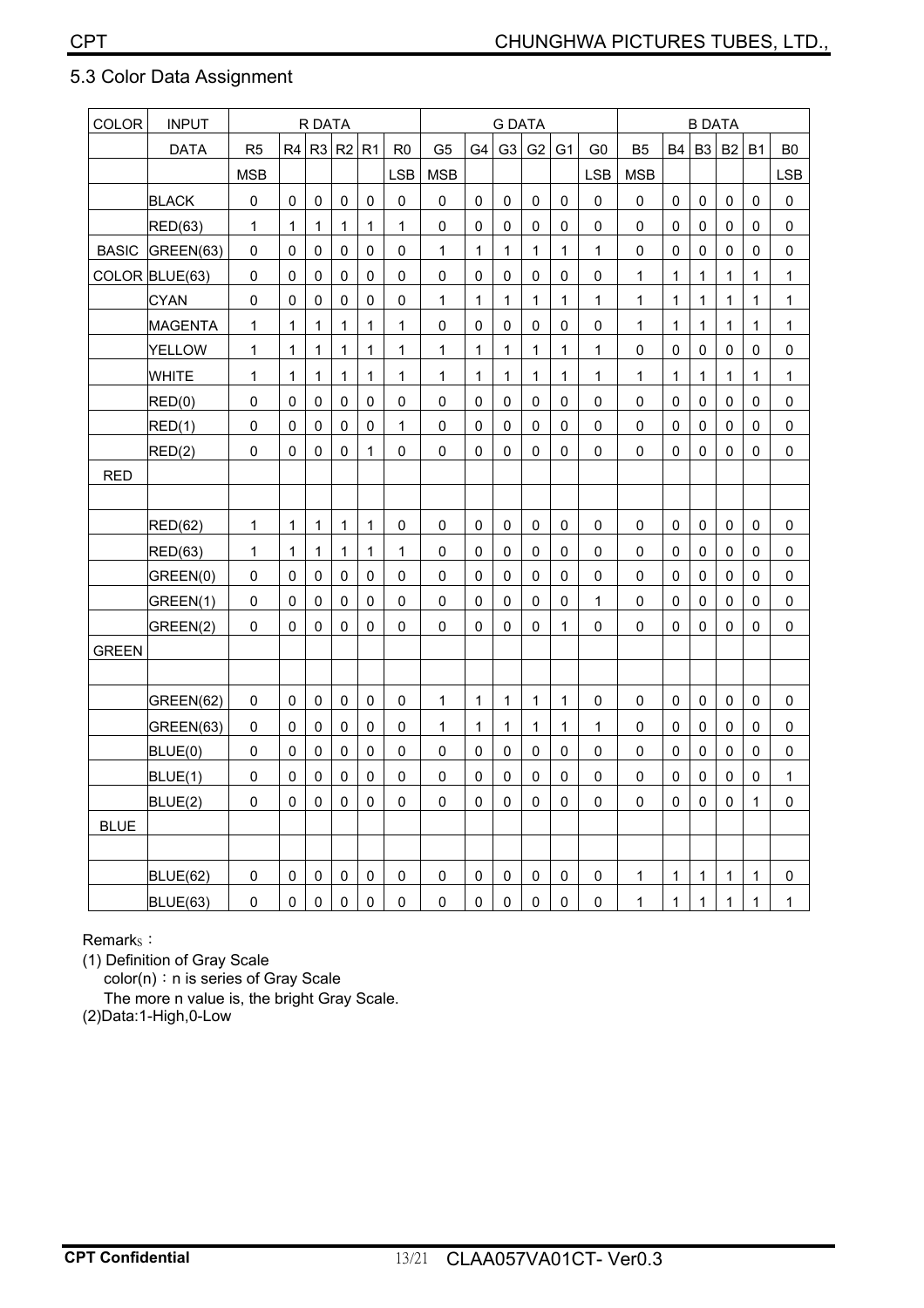#### **6. CHARACTERISTIC OF TOUCH PANEL**

| <b>Item</b>              | Standard                                             | <b>Note</b>                                                                              |  |  |  |  |
|--------------------------|------------------------------------------------------|------------------------------------------------------------------------------------------|--|--|--|--|
| <b>Operating Voltage</b> | 3V(Min)/5V(Typ)/7V(Max)                              | DC                                                                                       |  |  |  |  |
| <b>Surface Treatment</b> | Anti-Glare, Hardness: 3H                             |                                                                                          |  |  |  |  |
| <b>Activation Force</b>  | $< 80$ gf                                            | Less than 80gf(Typical 25gf) individual with<br>stylus pen (R 0.8mm) or finger (R 8.0mm) |  |  |  |  |
| <b>Linearity Force</b>   | $130$ gf                                             | 2 Layer(Thickness: 0.7mm)                                                                |  |  |  |  |
| Interface Type           | 4 Wire Resistive                                     |                                                                                          |  |  |  |  |
| Resistance               | X(Glass side): $120 \sim 640 \Omega$                 | lAt the connector                                                                        |  |  |  |  |
|                          | Between Terminals $Y$ (Film side) : 200~900 $\Omega$ |                                                                                          |  |  |  |  |
|                          | $X(Glass side): \leq 1.5\%$                          | Testing interval is 2mm with load 80g                                                    |  |  |  |  |
| Linearity                | Y(Film side) : $\leq 1.5\%$                          |                                                                                          |  |  |  |  |
| Insulation<br>Resistance | Min. $20MO$                                          | At DC 25V                                                                                |  |  |  |  |

#### 6.2 Design guideline for Touch-Panel

- (a) The Housing Cushion on touch-panel must be set at outside of T.P's view-area .
- (b) The Cushion material must be elastic material.
- (c) The housing must avoid to touch the T.P
- (d) To combine, the housing should not be stuck on T.P.
- (e) Example of housing design:

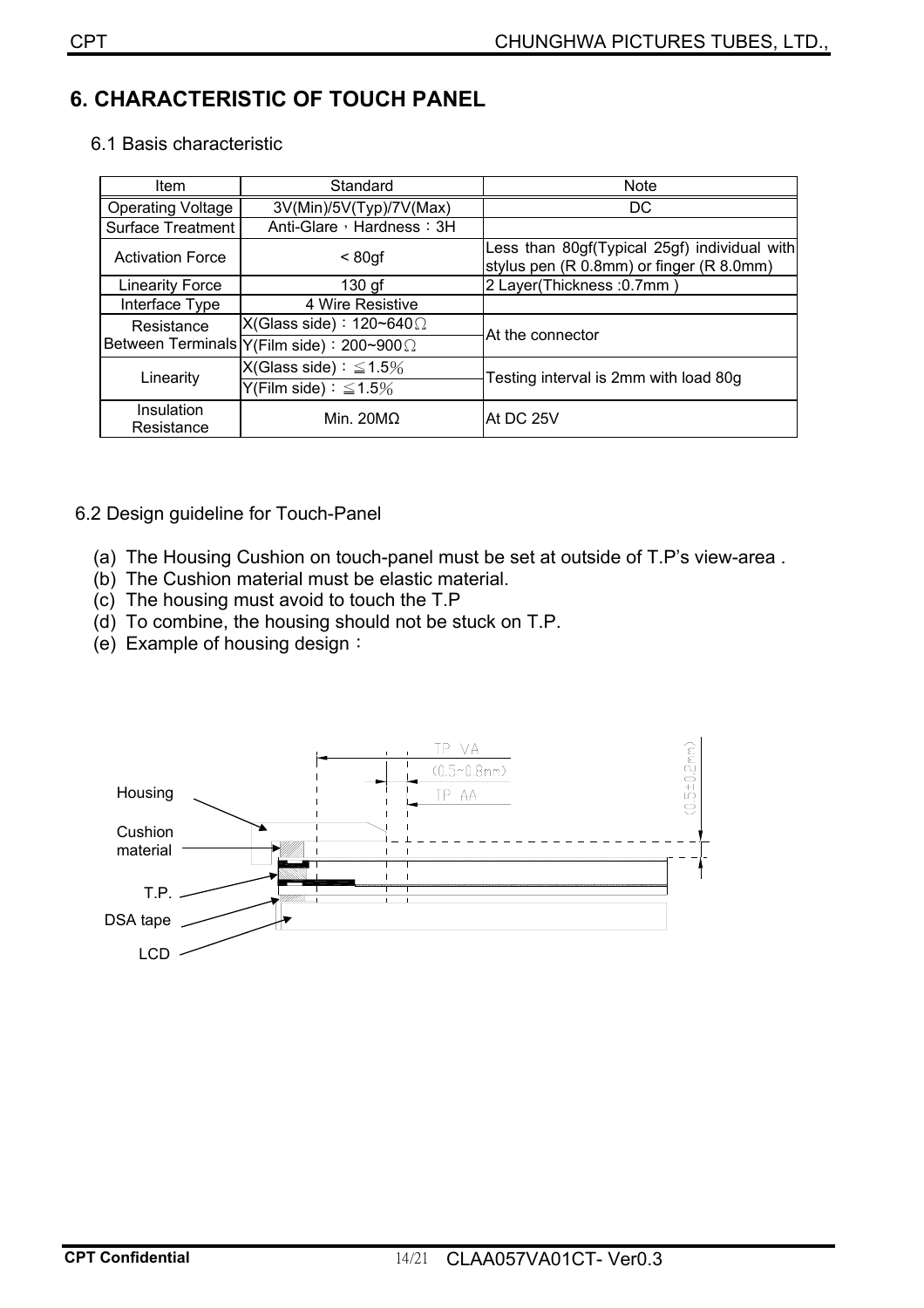#### 6.3 Circuit Diagram

| PIN No. | Assignment     |  |  |  |  |
|---------|----------------|--|--|--|--|
|         |                |  |  |  |  |
|         | ΧI             |  |  |  |  |
|         | Y?             |  |  |  |  |
|         | X <sub>2</sub> |  |  |  |  |

X:Film electrode Y: Glass electrode



## **7. BLOCK DIAGRAM**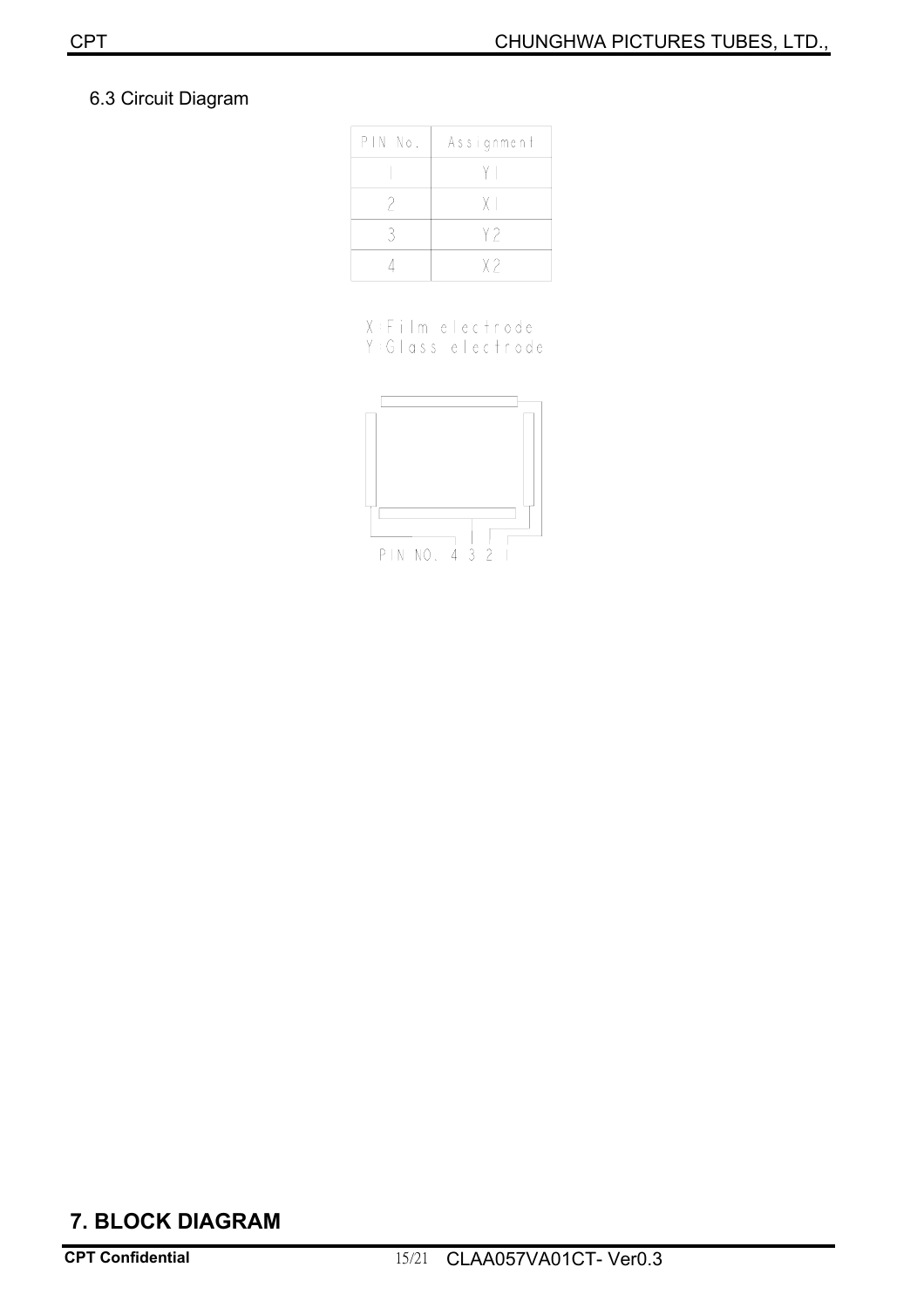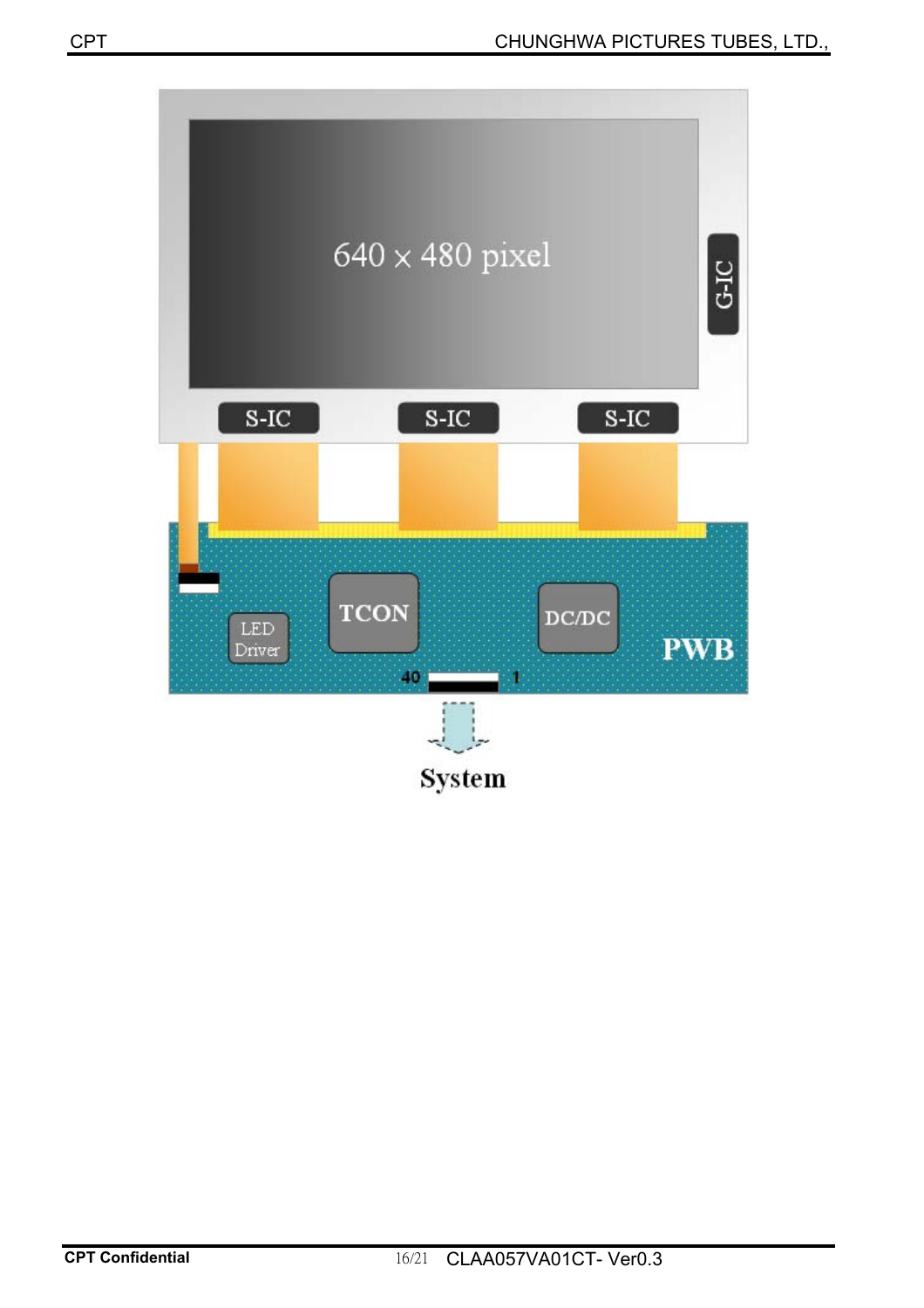## **8. MECHANICAL DIMENSION**

#### 8.1 Front Side [Unit : mm]

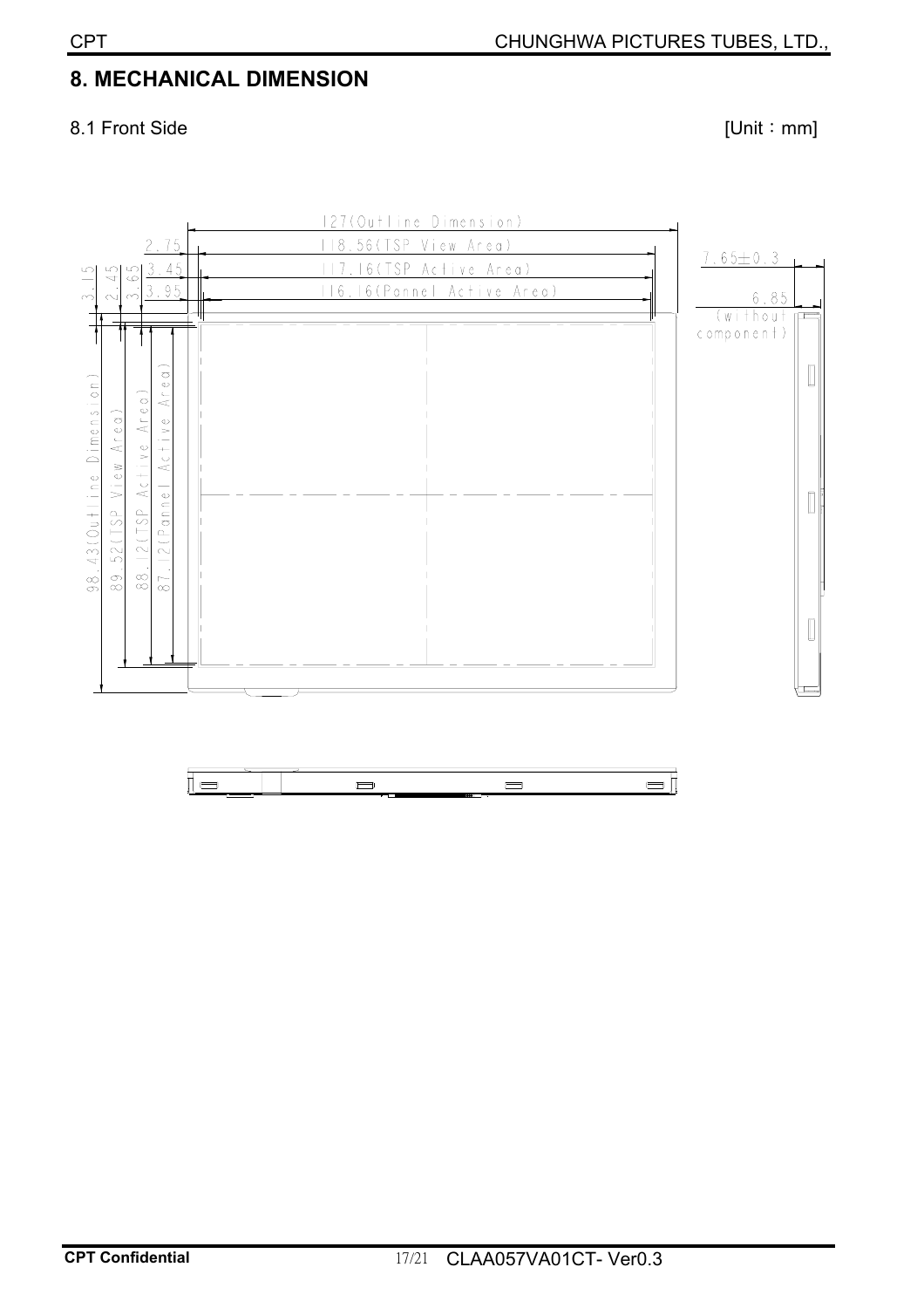#### 8.2 Rear Side





Remark: Un-indication tolerance is ±0.3mm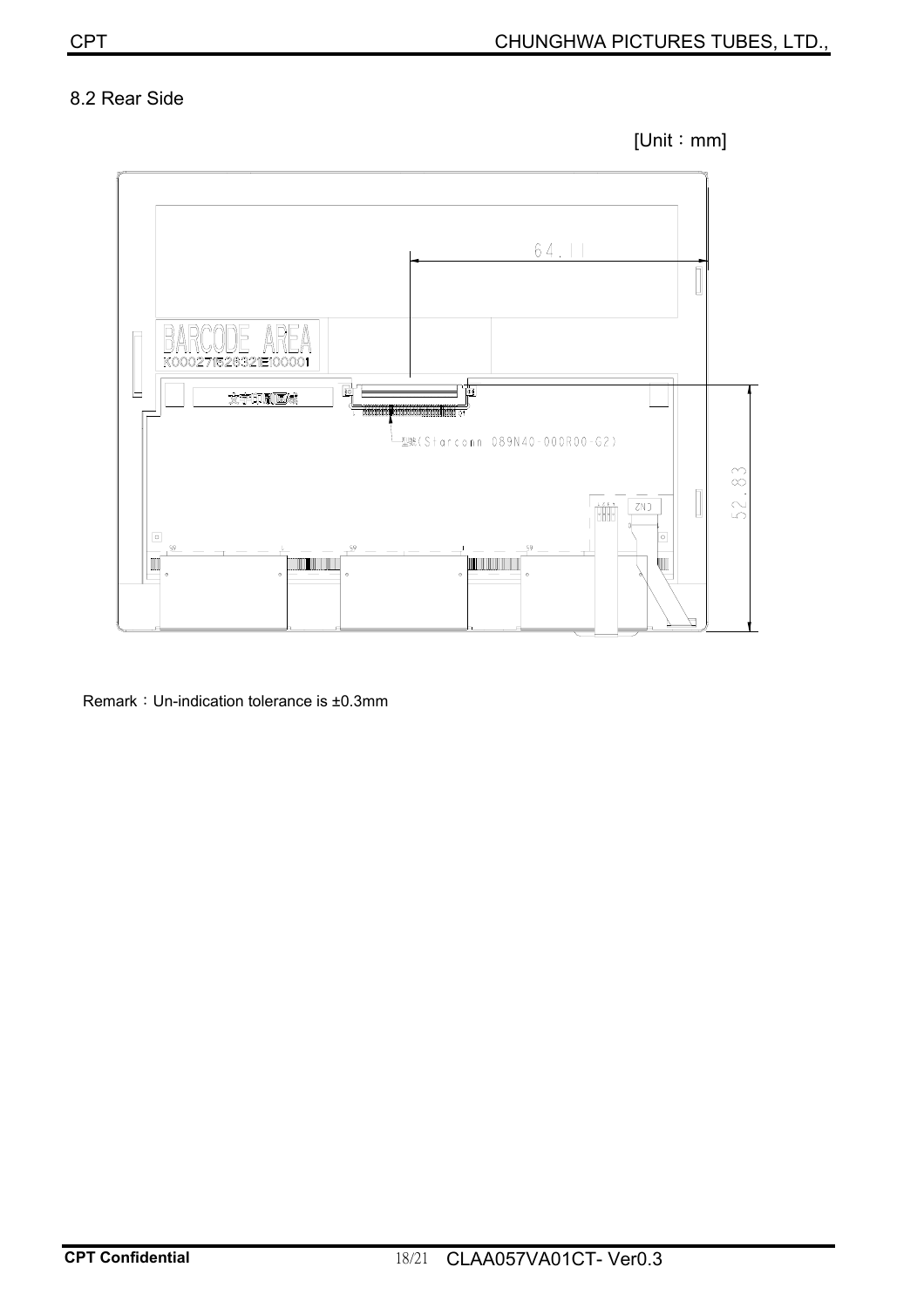## **9. OPTICAL CHARACTERISTICS**

| <b>ITEM</b>                      |             | <b>SYMBOL</b>       | <b>CONDITION</b> | MIN.           | TYP.           | MAX.           | <b>UNIT</b>     | Remarks     |
|----------------------------------|-------------|---------------------|------------------|----------------|----------------|----------------|-----------------|-------------|
| <b>Constrast Ratio</b>           |             | CR                  | Point-5          | 200            | 300            | --             |                 | $*1)*2)*3)$ |
| Luminance                        |             | Lw                  | Point-5          | 160            | 180            | --             | $\text{cd/m}^2$ | $*1)*3)$    |
| Luminance Uniformity             |             | $\Delta \mathsf{L}$ |                  | 70             | 80             | --             | %               | $*1)*3)$    |
| Response Time<br>(White - Black) |             | $Tr+Tf$             | Point-5          |                | 30             | 50             | ms              | $*1)*3*5)$  |
| Horizontal<br>Viewing            |             | $\phi$              | $CR \ge 10$      | 120            | 140            | --             | $\circ$         | $*1)*2)*4)$ |
| Angle                            | Vertical    | $\theta$            | Point-5          | 80             | 100            | --             | $\circ$         | $*1)*2)*4)$ |
| Color<br>Coordinate              | White       | Wx<br>Wy            |                  | 0.273<br>0.289 | 0.313<br>0.329 | 0.353<br>0.369 |                 | $*1)*3)$    |
|                                  | Red         | Rx<br>Ry            |                  | <b>TBD</b>     | <b>TBD</b>     | <b>TBD</b>     | --              |             |
|                                  | Green       | Gx<br>Gy            | Point-5          | <b>TBD</b>     | <b>TBD</b>     | <b>TBD</b>     |                 |             |
|                                  | <b>Blue</b> | Bx<br>By            |                  | <b>TBD</b>     | <b>TBD</b>     | <b>TBD</b>     |                 |             |

Remark<sub>s</sub>:

\*1)Measure condition:  $25^\circ C \pm 2^\circ C$ , 60±10%RH, under10 Lux in the dark room.BM-5A (TOPCON), viewing angle2°, VCC=3.3V,  $V_{LED}$ =5V.



\*2) Definition of contrast ratio:

Contrast Ratio (CR)= (White) Luminance of ON ÷ (Black) Luminance of OFF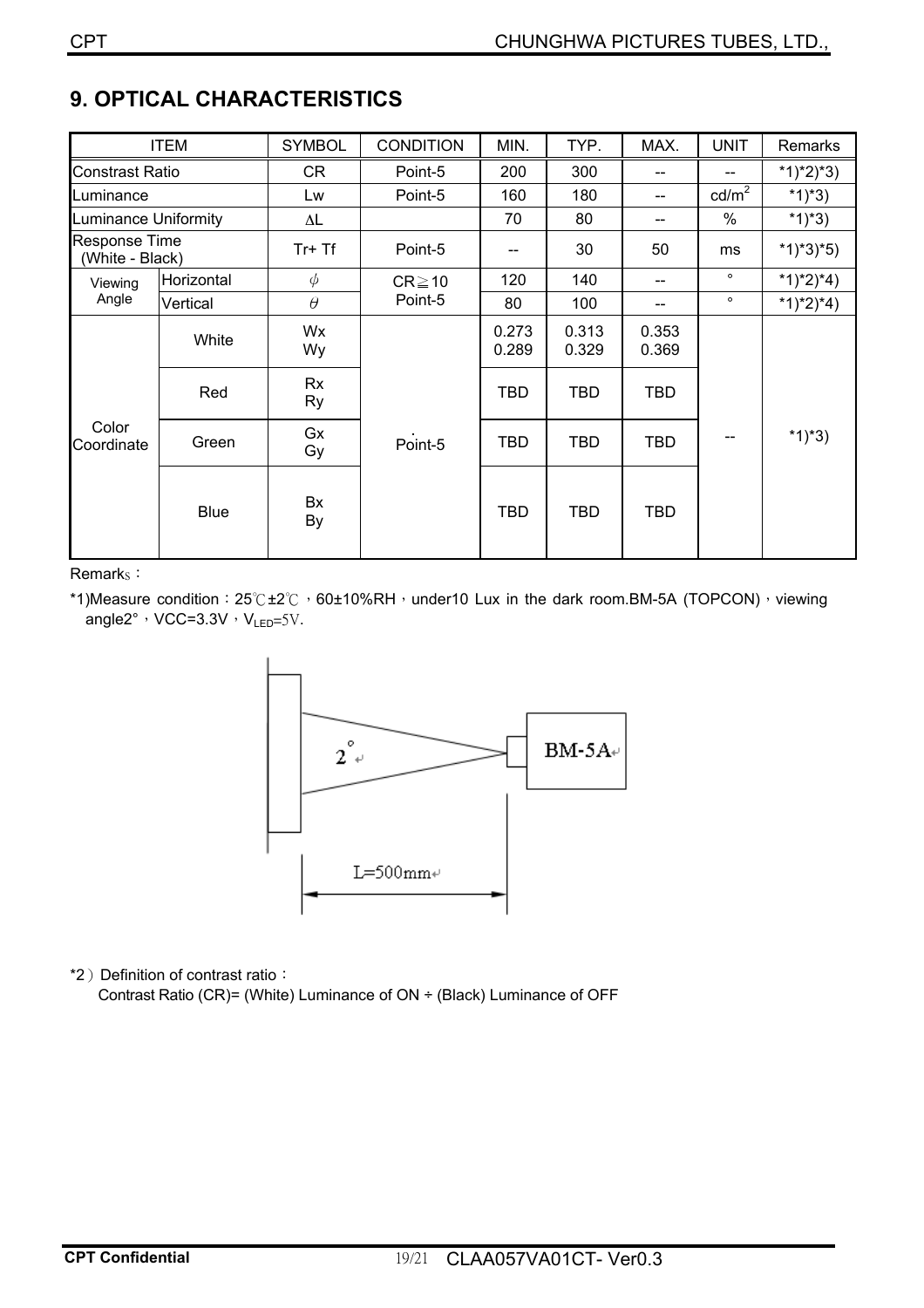\*3) Definition of luminance: Measure white luminance on the point 5 as figure8-1 Definition of Luminance Uniformity:

Measure white luminance on the point1~9 as figure8-1  $\triangle L = [L(MIN)/L(MAX)] \times 100$ 



Fig8-1 Measuring point

\*4) Definition of Viewing Angle( $\theta, \psi$ ),refer to Fig8-2 as below :



Fig8-2 Definition of Viewing Angle

\*5) Definition of Response Time.(White-Black)